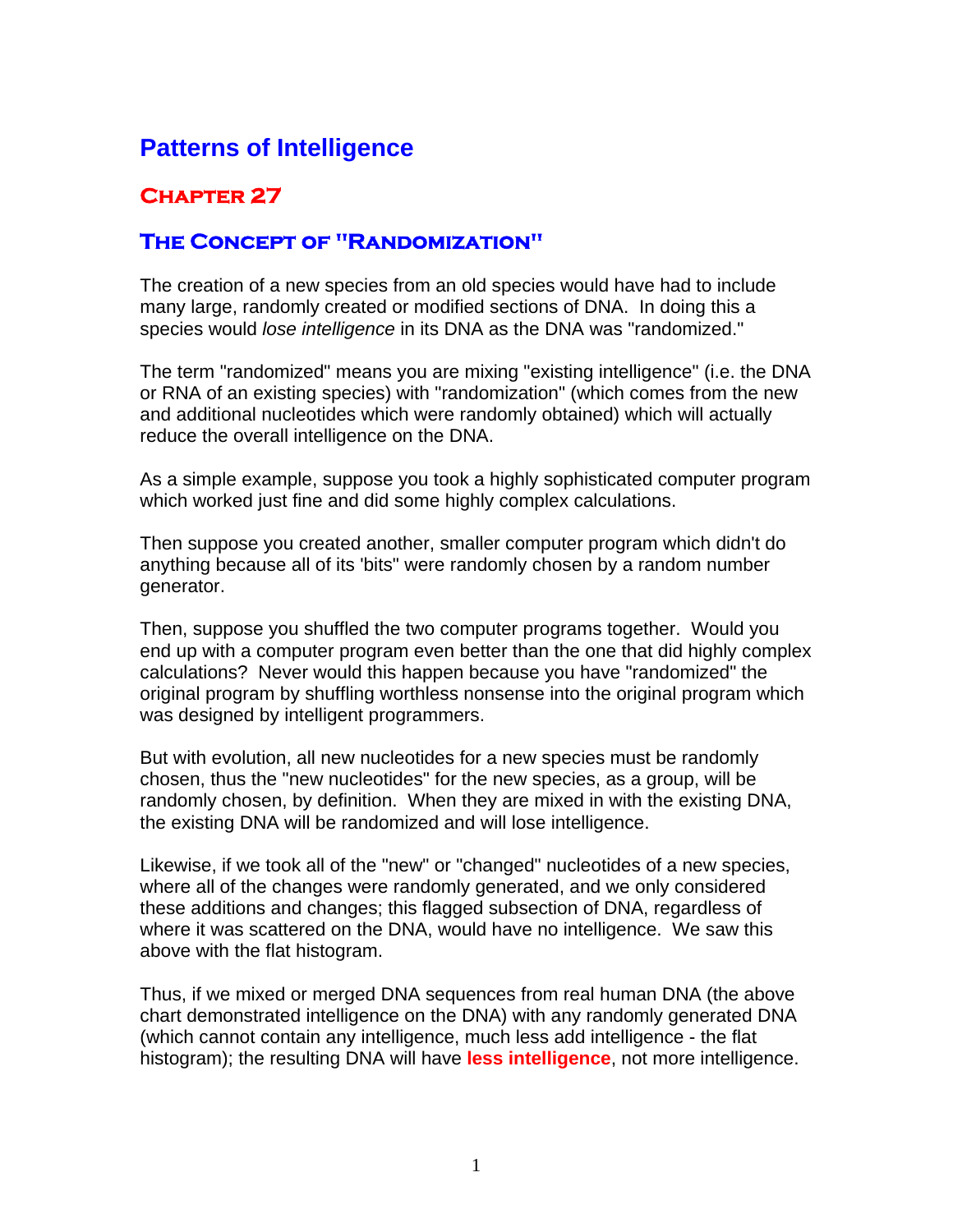This is what "randomization" means, you have taken intelligence and lessened the intelligence by inserting worthless nucleotides which contain zero intelligence.

"Evolution," which by definition is pure randomness, can only **reduce** the functionality of DNA because it is mixing good DNA with randomly chosen DNA!!

You could do the same thing with a textbook. Take an electronic version of a mathematics textbook and insert random letters, numbers and symbols into the textbook. The usefulness of your math book will drop significantly.

Could you improve on a complex physics book by randomly peppering this book with random letters of the alphabet and random numbers in random locations? Of course not.

When you randomize DNA you end up with less intelligence, not more intelligence because you are essentially mixing good DNA with worthless, randomized DNA.

Thus, "evolution" from a "parent species" to a "child species" cannot do anything but lessen the intelligence on the DNA of the "child species" relative to the "parent species."

Yet, with evolution the "child species" is always considered to be an improvement from the "parent species." But in truth, the "child species" will always have **less intelligence** on its DNA than the "parent species" (if it even survives) because the added or changed DNA of the "child species" was randomized DNA which was added to, or mixed in with, the functional DNA of the "parent species."

The truth is that evolution, if it were true, would have started out with no intelligence (the RNA/DNA of the fictitious "first living cell") and progressively this worthless DNA/RNA would have gotten worse in each successive species by randomizing worthless DNA with mutations which also have zero intelligence.

How could human DNA have resulted from this process, which only goes backwards!!!!

Evolution claims life started out as a totally randomized section of DNA/RNA (on the "first living cell") and then evolution randomized it many thousands of times (once for each of our ancestor species) and then it claims the result was the highly sophisticated DNA of humans!! How much more absurd can you get!!

I am going to repeat that again:

Evolution claims life started out as a totally randomized section of DNA/RNA (on the "first living cell") and then evolution randomized it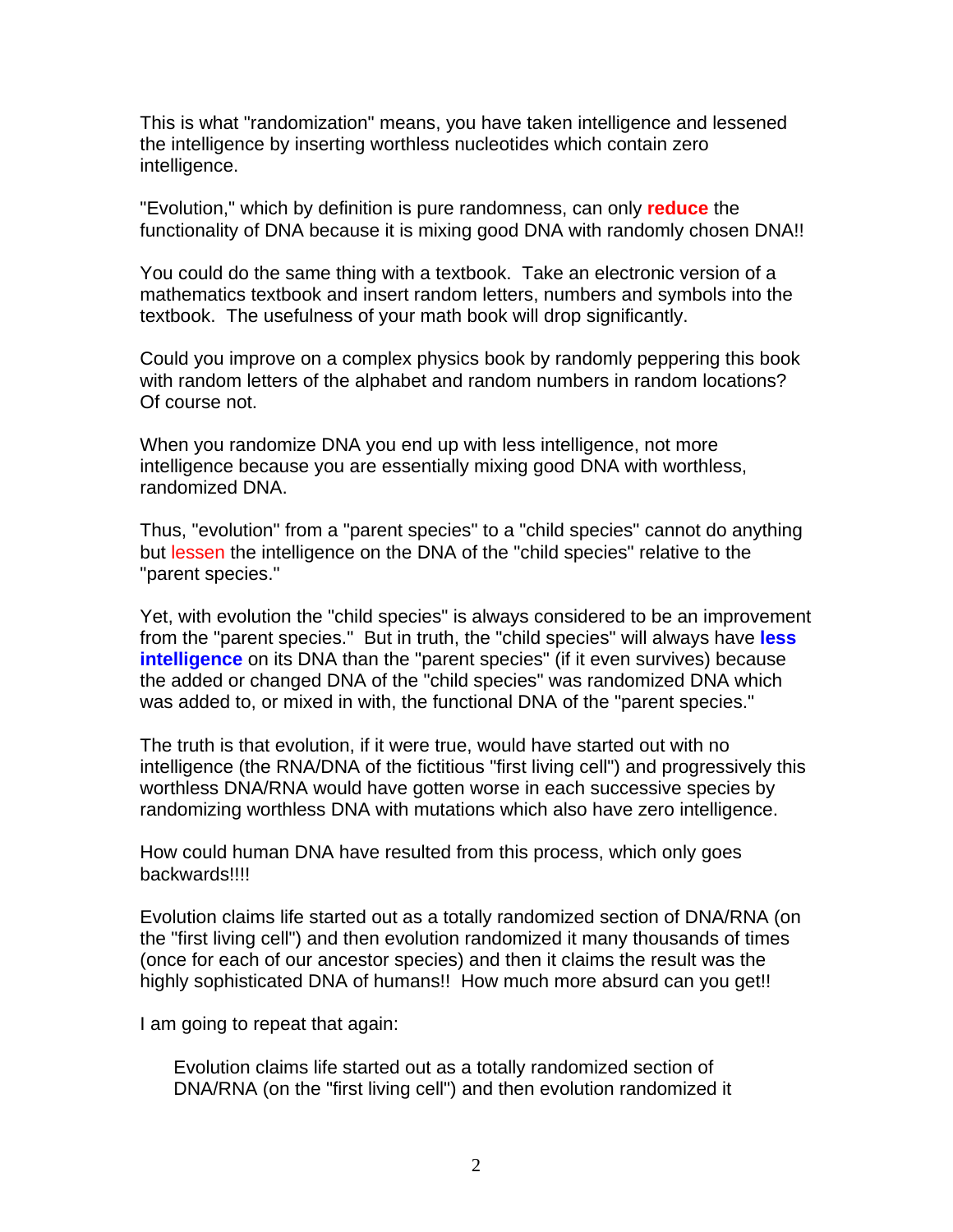many thousands of times (once for each of our ancestor species) and then it claims the result was the highly sophisticated DNA of humans!!

Now perhaps you are beginning to understand why evolutionists quit talking about DNA in evolution debates and why they quit using the terms microevolution and macroevolution and they quit debating altogether and why they are currently talking about natural selection, phylogenetic trees, microevolution (but using the term "evolution") and why they continue to dig for "missing links."

As mentioned earlier, "natural selection" and "survival of the fittest," are valid scientific principles which apply to microevolution. These are not the problem.

Scientists must use deception because there is no evidence for macroevolution.

What about the issue of "time." Evolutionists claim that it took evolution many millions of years to create human DNA. Evolution took lots and lots of time.

Does that help the theory of evolution? Does it change the results of statistics?

I have talked about "time" before.

What if you slowly constructed a new physics book using very slow computers over a time period of millions and millions of years? Would creating the book slowly make the book any better than by doing it quickly? Obviously not.

These are yet more effects of randomness which evolutionists conveniently ignore. You don't increase intelligence when you randomize something, even if you randomize it very slowly.

"Time" does not add intelligence or change the laws of statistics.

Atheism, the official religion of evolution, prohibits any "intelligence" from "designing" the DNA of the "child species" from the "parent species," because that would imply the existence of God.

Darwin rejected any intelligence from above (i.e. God), thus only "random accidents," at the DNA level (Darwin knew nothing about DNA so I am applying his theories to DNA), can be used by evolutionists to explain how evolution created all species, all the way back to the "first living cell," which would now be extinct.

With the discovery of DNA, evolutionists now had to explain how human DNA could have been created by totally random mutations to the DNA of our "parent species" and all of our "ancestor species," all the way back to the "first living cell."